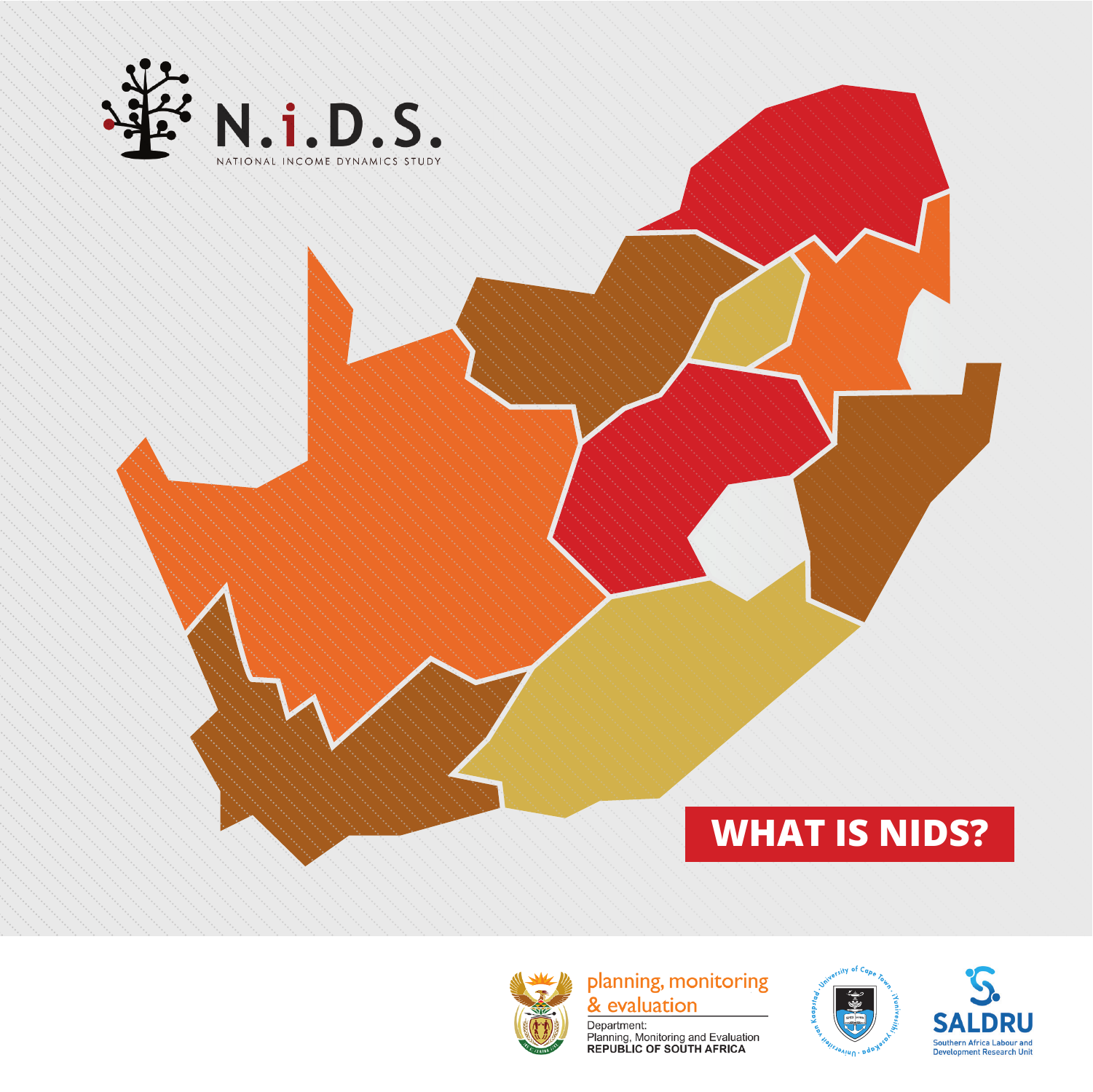



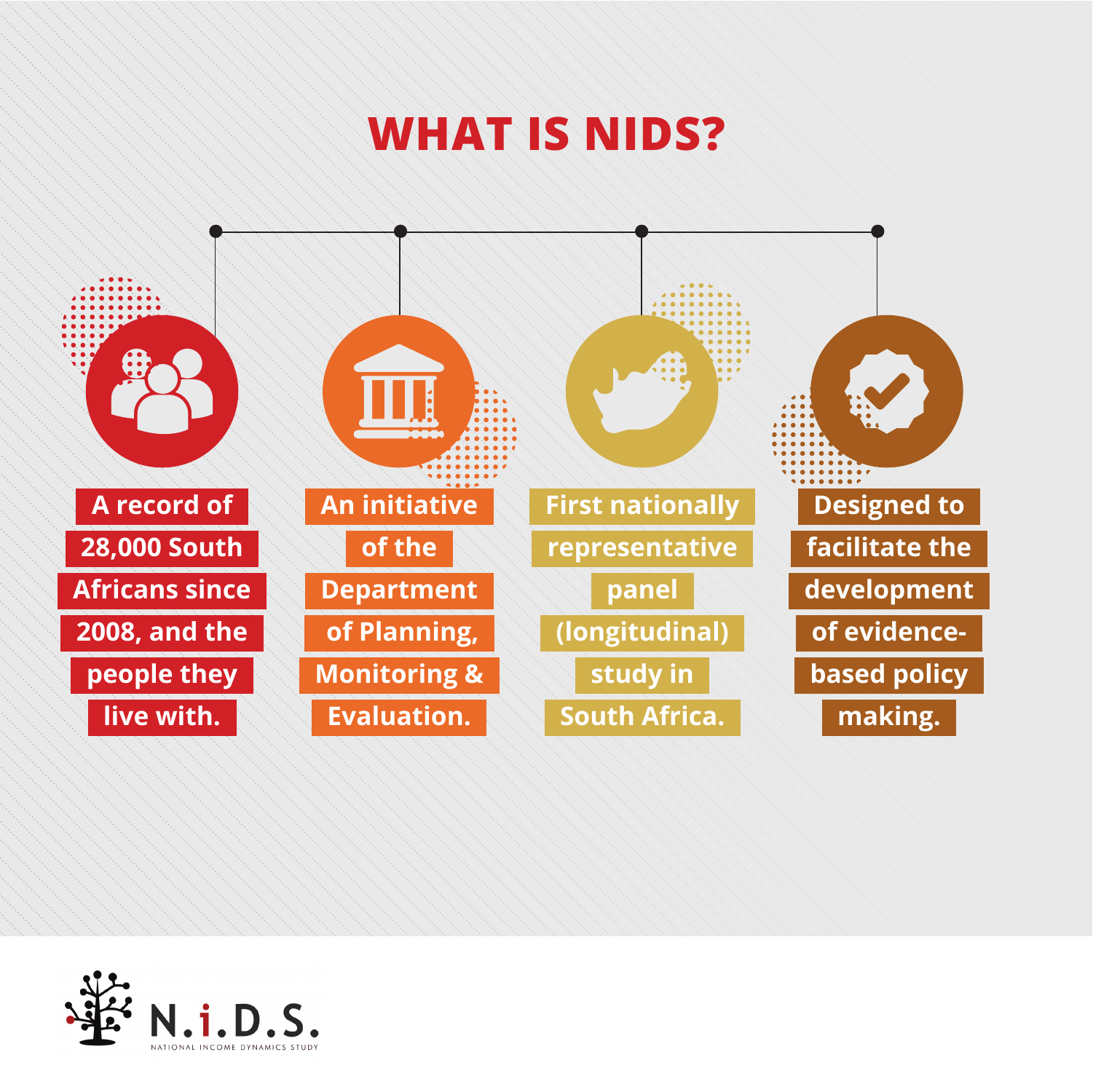### **WHAT THEMES DOES THE NIDS DATA COVER?**

**NIDS** examines the **livelihoods of individuals** and **households** over time and **provides information** about changes in these broad themes:



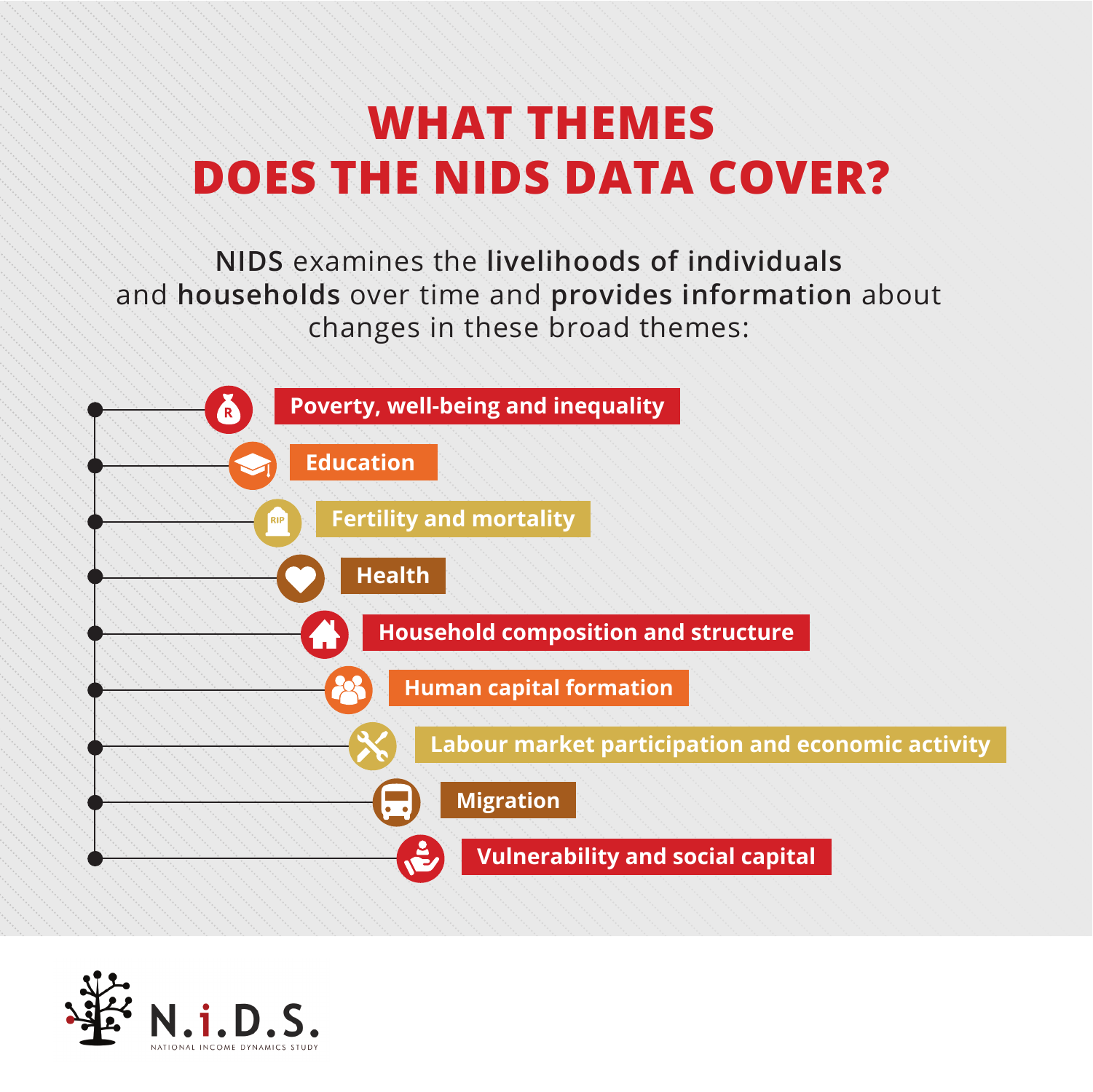# **HOW DOES NIDS WORK?**



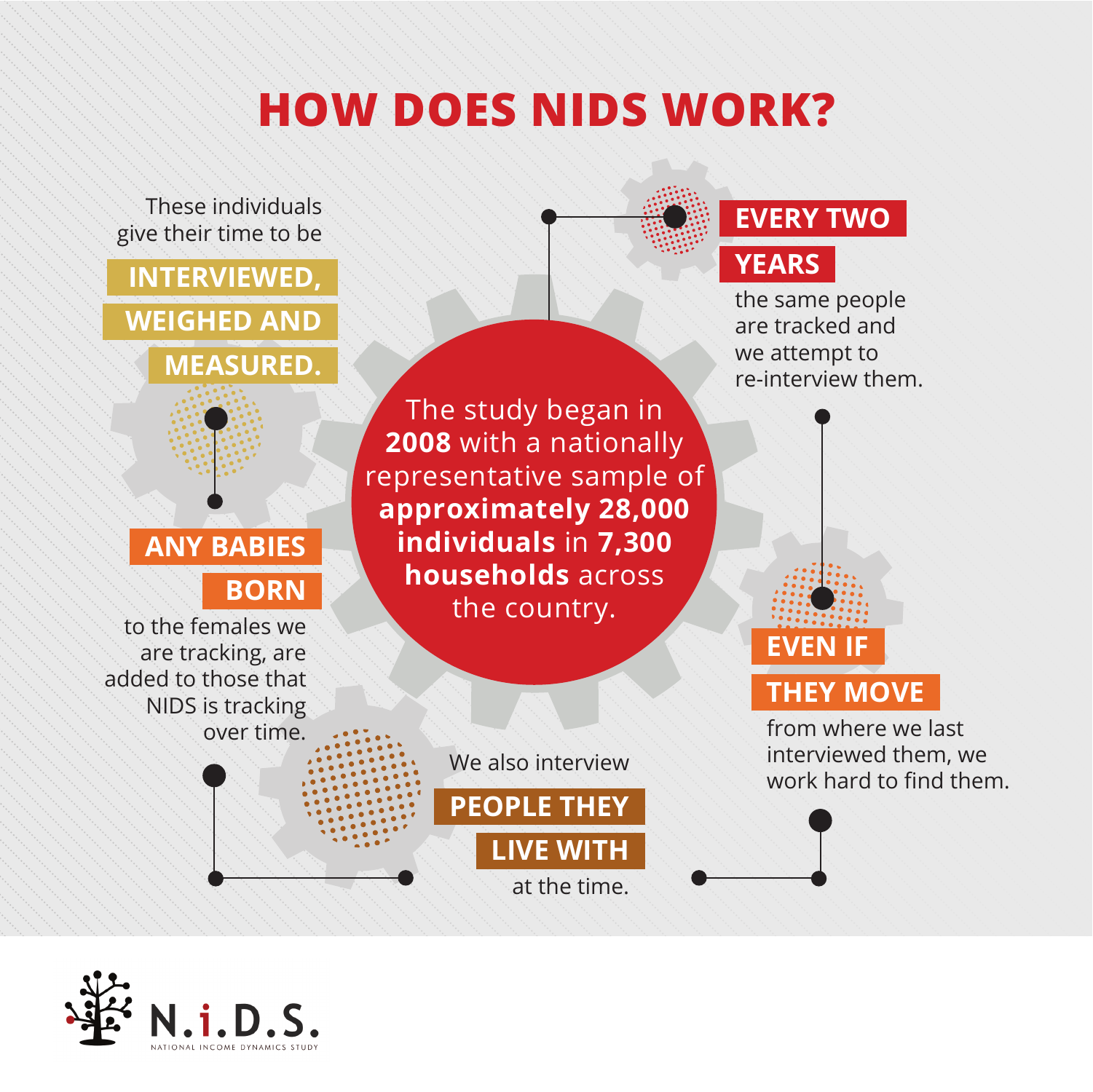## **HOW IS NIDS DATA COLLATED?**

**The data is collected with questionnaires for households, adults, children and proxies\*.** 

**NIDS then checks, compiles and anonymises this data.** 

**The data is made freely downloadable through DataFirst's Data Portal\*\*.**

**\***Where someone answers for an adult not available for direct interview. **\*\***NIDS secure data is hosted at DataFirst's Secure Research Data Centre.

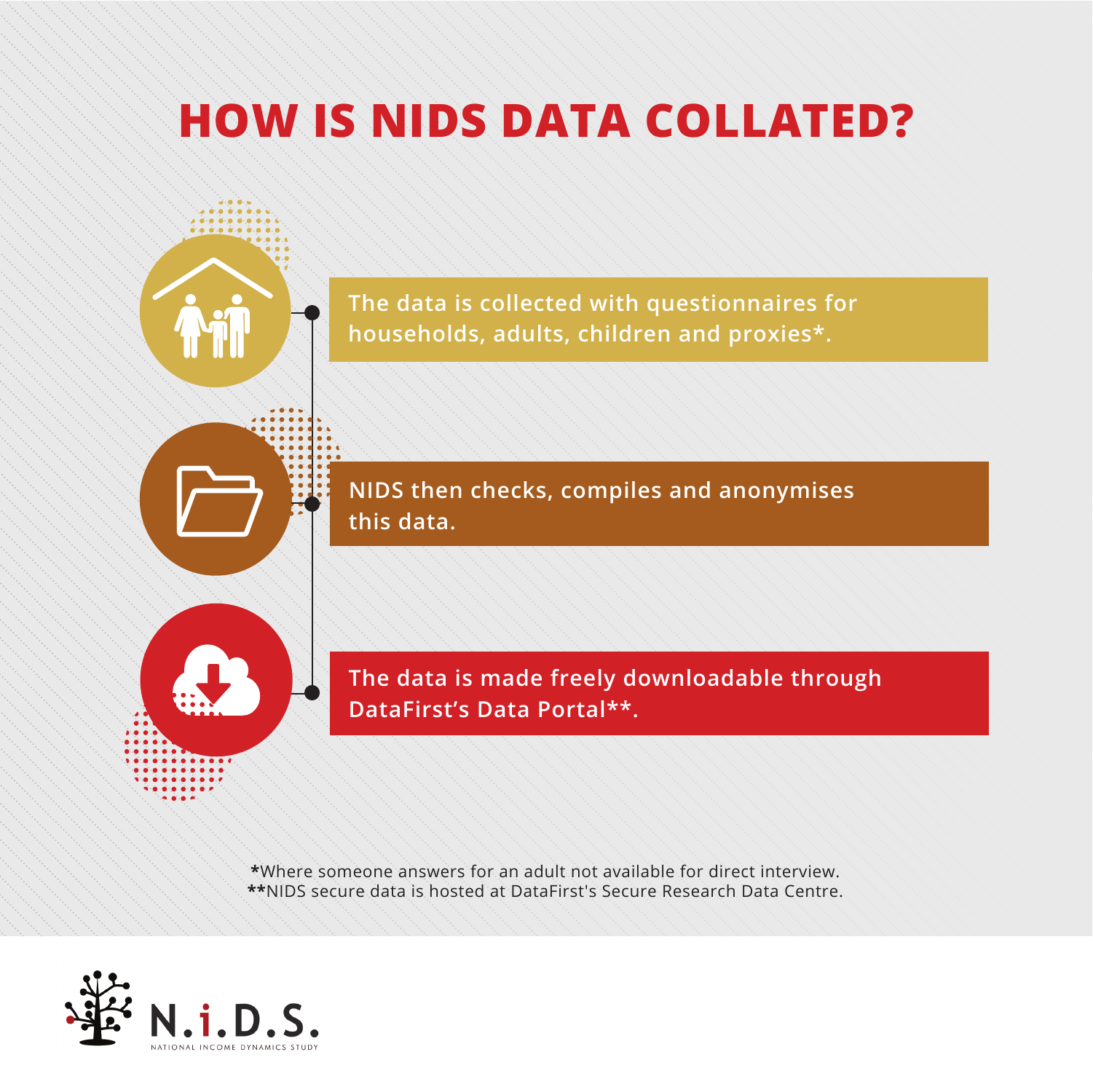### **HOW CAN NIDS BE ACCESSED?**



\*Additionally NIDS secure data is hosted at DataFirst's Secure Research Data Centre.